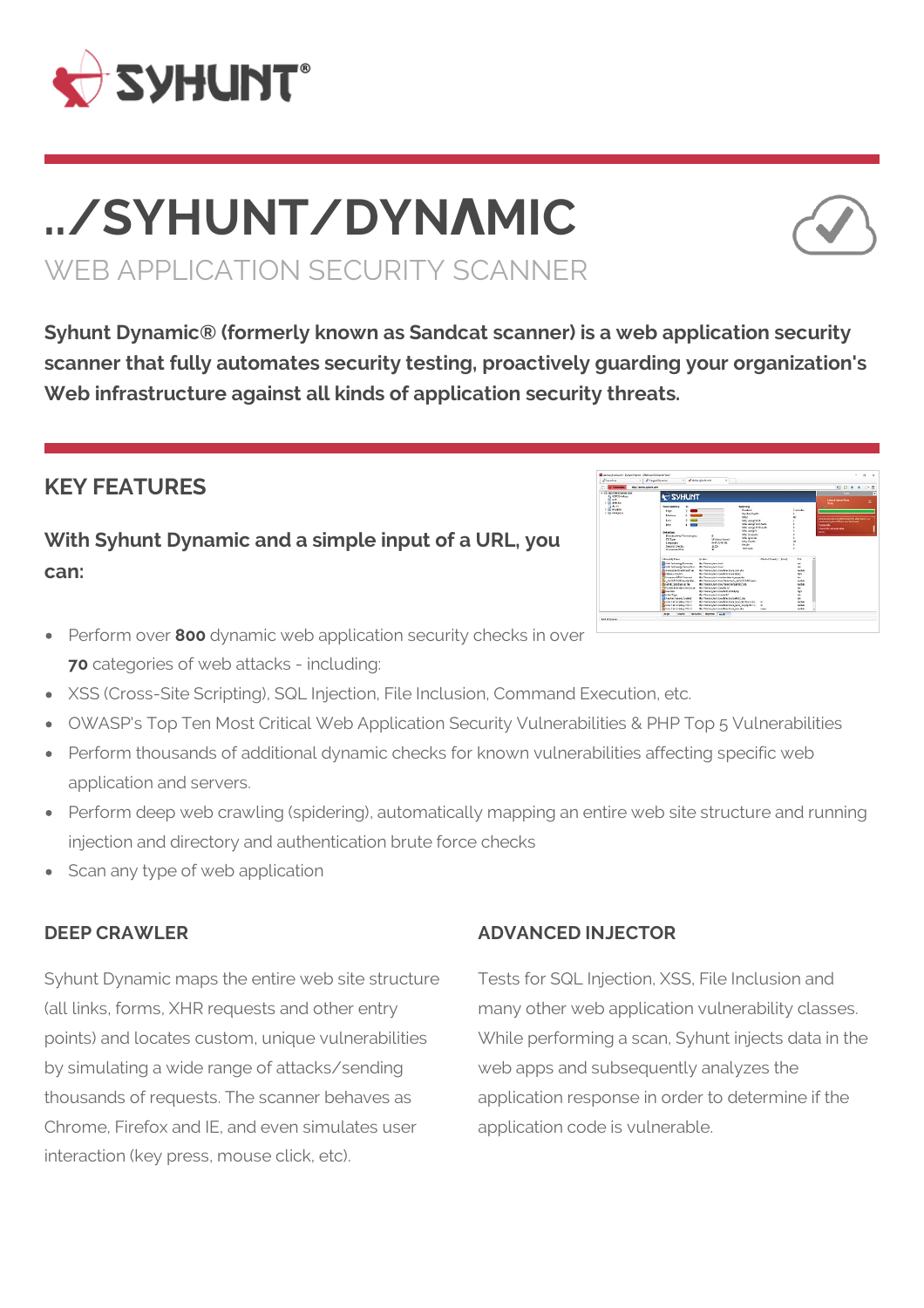## **SCAN ANY KIND OF WEB ENVIRONMENT**

Syhunt Dynamic offers the degree of flexibility and versatility required to support any web environment, anywhere. It has been designed to intelligently handle complex, large web sites and automatically adapt to different web environments and technologies. While spidering a web site and hunting vulnerabilities, Syhunt Dynamic emulates a modern, HTML 5-aware web browser, making sure every web application gets fully tested. Syhunt's browser emulation feature set includes:

| <b>Site Preferences</b>                       |                                 |                                                                                      |                     |
|-----------------------------------------------|---------------------------------|--------------------------------------------------------------------------------------|---------------------|
| 750                                           |                                 | $\overline{a}$                                                                       |                     |
| General                                       |                                 | Technologies Authentication Certificates Exclusions Advanced                         |                     |
|                                               |                                 |                                                                                      |                     |
|                                               | Server-Side Scripting Language: | Auto Detect ASP (Classic) ASP.NET Java JavaScript Lua Perl PHP Python Ruby           |                     |
| Web Server:                                   |                                 |                                                                                      |                     |
| Auto Detect Apache Apache Tomcat IIS<br>Nginx |                                 |                                                                                      |                     |
| Server OS:                                    |                                 |                                                                                      |                     |
|                                               |                                 | Auto Detect BSD Linux Solaris Unix Windows                                           |                     |
| Database:                                     |                                 |                                                                                      |                     |
|                                               |                                 | Auto Detect Access DB2 Informix MongoDB<br>MySQL Oracle PostgreSQL SQL Server SQLite |                     |
|                                               |                                 |                                                                                      |                     |
|                                               |                                 |                                                                                      |                     |
|                                               |                                 |                                                                                      | <b>OK</b><br>Cancel |
|                                               |                                 |                                                                                      |                     |

- Intelligent HTML parsing (handles malformed HTML like a web browser)
- JavaScript emulation (ability to behave as Chrome, Firefox and IE) with XHR request support
- User interaction simulation (key press, mouse click, etc)
- HTML 5-aware and CSS 3-aware  $\bullet$
- Auto form filling & form login
- Process isolation/Multi-process scanning (each website scan you start is a different process on your operating system)
- Cookies support
- HTTPS support (SSL 2/SSL 3/TLS 1)  $\bullet$
- Certificates support
- Basic & NTLM authentication support  $\bullet$
- HTTP 1.0 and 1.1 support  $\bullet$
- Keep-Alive support
- HTTP redirection support

#### **Some of the key technologies supported by the Syhunt Dynamic scanner:**











 $\blacksquare$ mongo $DB$ 

## **GENERATE DETAILED REPORTS**

Syhunt Dynamic comes with the ability to generate a comprehensive report containing details about the vulnerabilities. After examining the application's response to the attacks, if the target URL is found vulnerable, it gets added to the report. Syhunt Dynamic's reports also contain charts, statistics and compliance information - a set of report templates tailored for different audiences is available. A complete Syhunt report usually includes: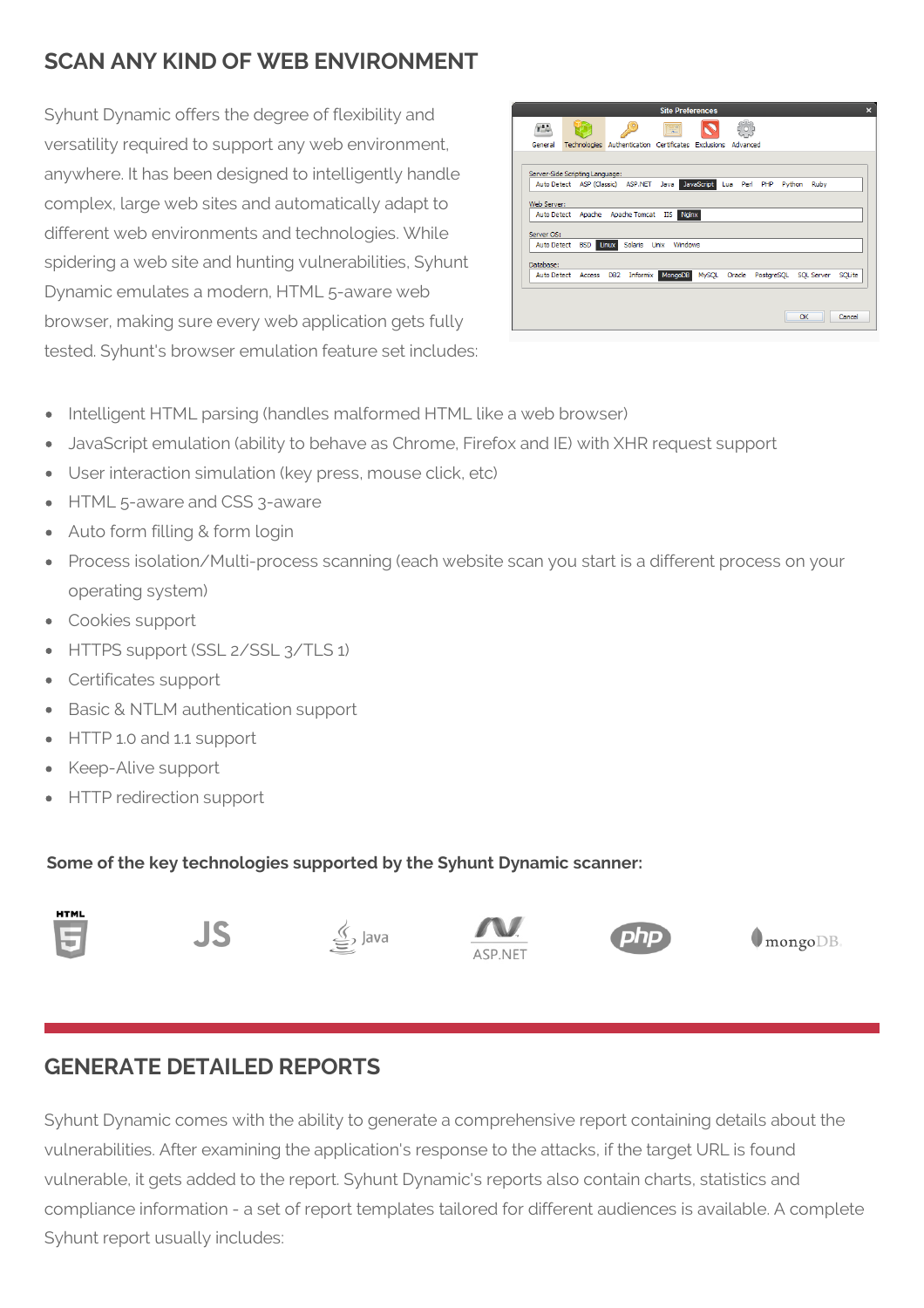- Full vulnerability information and references CVE, NVD, CWE, Bugtraq & OSVDB.
- CVSS3/CVSS2 score and vector information.
- Comparison Information Evolution of vulnerabilities over time by comparing previous scan session data.
- Compliance Information Such as OWASP Top 10, PHP Top 5, CWE/SANS Top 25, Payment Card Industry (PCI), etc.

Currently, Syhunt Dynamic is able to generate reports and export data in several formats - including HTML, PDF, XML, Text, CSV, RTF, XLS, DOC & NBE. Results can be converted at any time to HTML or any of multiple available formats, and compared to determine new, unchanged or removed vulnerabilities



## **CHECK FOR THE TOP VULNERABILITIES**

Syhunt Dynamic allows you to scan for the top vulnerabilities attackers use against web applications.

#### **OWASP TOP 10**

The OWASP Top Ten is a list of vulnerabilities that require immediate remediation. Existing code should be checked for these vulnerabilities immediately, as these flaws are being actively targeted by attackers. The OWASP Foundation encourage companies to adopt the OWASP Top Ten as a minimum standard for securing web applications.

## **COMPLIANCE AUDITING**

Syhunt Dynamic can help your organization address the most pressing compliance issues such as:

- Health Insurance Portability and Accountability Act (HIPAA)
- Gramm-Leach-Bliley (GLBA)
- Payment Card Industry (PCI) Data Security Standard
- CA-SB1
- Sarbanes-Oxley

## **SANS TOP 20**

The SANS Top 20 includes step-by-step instructions and pointers to additional information useful for correcting the security flaws. The SANS Institute updates the list and the instructions as more critical threats and more current or convenient methods of protection are identified. It is a community consensus document.

## **CVE & CWE**

Syhunt Dynamic fully supports CVE (Common Vulnerabilities and Exposures) & CWE (Common Weakness Enumeration), being able to scan for the top CWE entries related to web applications. Syhunt is also on the Mitre Corporation's CVEcompatible list of products and services. The Mitre Corporation is the author of the standard itself.